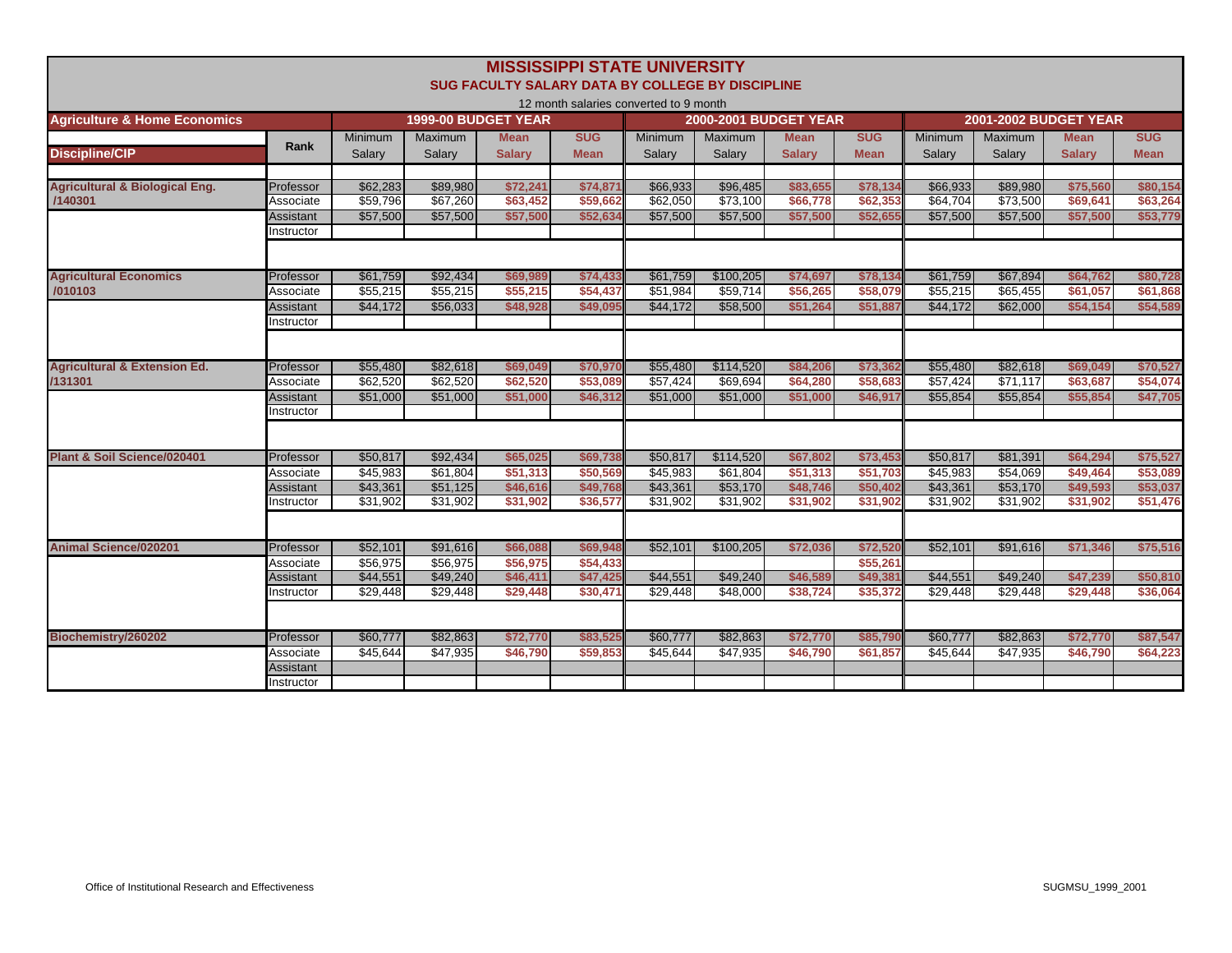|                                          |                         |                      |                      |                                                         |                      | <b>MISSISSIPPI STATE UNIVERSITY</b>    |                              |                      |                      |                      |                      |                              |                      |
|------------------------------------------|-------------------------|----------------------|----------------------|---------------------------------------------------------|----------------------|----------------------------------------|------------------------------|----------------------|----------------------|----------------------|----------------------|------------------------------|----------------------|
|                                          |                         |                      |                      | <b>SUG FACULTY SALARY DATA BY COLLEGE BY DISCIPLINE</b> |                      |                                        |                              |                      |                      |                      |                      |                              |                      |
|                                          |                         |                      |                      |                                                         |                      | 12 month salaries converted to 9 month |                              |                      |                      |                      |                      |                              |                      |
| <b>Agriculture &amp; Home Economics</b>  |                         |                      | 1999-00 BUDGET YEAR  |                                                         |                      |                                        | <b>2000-2001 BUDGET YEAR</b> |                      |                      |                      |                      | <b>2001-2002 BUDGET YEAR</b> |                      |
|                                          |                         | <b>Minimum</b>       | Maximum              | <b>Mean</b>                                             | <b>SUG</b>           | Minimum                                | <b>Maximum</b>               | <b>Mean</b>          | <b>SUG</b>           | <b>Minimum</b>       | <b>Maximum</b>       | <b>Mean</b>                  | <b>SUG</b>           |
| <b>Discipline/CIP</b>                    | <b>Rank</b>             | Salary               | Salary               | <b>Salary</b>                                           | <b>Mean</b>          | Salary                                 | Salary                       | <b>Salary</b>        | <b>Mean</b>          | Salary               | Salary               | <b>Salarv</b>                | <b>Mean</b>          |
|                                          |                         |                      |                      |                                                         |                      |                                        |                              |                      |                      |                      |                      |                              |                      |
| Entomology/260702                        | Professor               | \$54.162             | \$83.027             | \$64,610                                                | \$68,700             | \$54,169                               | \$90.798                     | \$66.991             | \$70.041             | \$54,169             | \$83.027             | \$64,610                     | \$73,231             |
|                                          | Associate               | \$44,474             | \$49.141             | \$47,496                                                | \$52.468             | \$48,872                               | \$49,141                     | \$49,007             | \$55,197             | \$48,872             | \$49,141             | \$49,007                     | \$57,335             |
|                                          | Assistant               | \$45,379             | \$46,435             | \$45,907                                                | \$46,871             | \$44,474                               | \$46,435                     | \$45,429             | \$48,301             | \$44,474             | \$46,435             | \$45,454                     | \$49,662             |
|                                          | Instructor              |                      |                      |                                                         |                      |                                        |                              |                      |                      |                      |                      |                              |                      |
|                                          |                         |                      |                      |                                                         |                      |                                        |                              |                      |                      |                      |                      |                              |                      |
|                                          |                         |                      |                      |                                                         |                      |                                        |                              |                      |                      |                      |                      |                              |                      |
| <b>Food Science and Technology</b>       | Professor               | \$55,065             | \$85,890             | \$66,296                                                | \$68,936             | \$55,065                               | \$85,890                     | \$64,633             | \$71,778             | \$55,065             | \$85,890             | \$64,633                     | \$75,947             |
| /020301                                  | Associate               | \$54,305<br>\$47,122 | \$55,554<br>\$47,122 | \$54,930<br>\$47,122                                    | \$55,341<br>\$47,013 | \$48,262                               | \$55,302                     | \$51.782             | \$48,063             | \$48,262             | \$48,262             | \$48,262                     | \$50,885             |
|                                          | Assistant<br>Instructor |                      |                      |                                                         |                      |                                        |                              |                      |                      |                      |                      |                              |                      |
|                                          |                         |                      |                      |                                                         |                      |                                        |                              |                      |                      |                      |                      |                              |                      |
|                                          |                         |                      |                      |                                                         |                      |                                        |                              |                      |                      |                      |                      |                              |                      |
| <b>Home Economics/190101</b>             | Professor               | \$51.382             | \$82,618             | \$62.267                                                | \$66,282             | \$51,382                               | \$82.618                     | \$63,903             | \$69,147             | \$51.382             | \$73,486             | \$60,160                     | \$72,367             |
|                                          | Associate               | \$49,075             | \$52,950             | \$51,013                                                | \$51,800             | \$49,075                               | \$53,170                     | \$51,123             | \$54,621             | \$49,075             | \$53,170             | \$51,123                     | \$55,538             |
|                                          | Assistant               | \$41,873             | \$61,070             | \$48,652                                                | \$44,297             | \$41,873                               | \$61,070                     | \$48,652             | \$44,863             | \$41,873             | \$61,070             | \$49,152                     | \$46,525             |
|                                          | Instructor              | \$48,594             | \$48,594             | \$48,594                                                | \$33,113             | \$48,594                               | \$48,594                     | \$48,594             | \$34,069             | \$48,594             | \$48,594             | \$48,594                     | \$36,381             |
|                                          |                         |                      |                      |                                                         |                      |                                        |                              |                      |                      |                      |                      |                              |                      |
|                                          |                         |                      |                      |                                                         |                      |                                        |                              |                      |                      |                      |                      |                              |                      |
| <b>Landscape Architecture</b><br>/040601 | Professor<br>Associate  | \$56,195<br>\$56,271 | \$85,890<br>\$61,133 | \$68,282<br>\$57,877                                    | \$71,647<br>\$55,837 | \$56,195<br>\$56,271                   | \$85,890<br>\$61,133         | \$68,282<br>\$58,237 | \$73,816<br>\$56,204 | \$56,195<br>\$56,271 | \$85,890<br>\$61,133 | \$68,219<br>\$58,237         | \$76,256<br>\$58,453 |
|                                          | Assistant               | \$45,000             | \$45,000             | \$45,000                                                | \$44,297             | \$45,000                               | \$45,000                     | \$45,000             | \$45,461             | \$45,000             | \$53,500             | \$49,674                     | \$48,127             |
|                                          | Instructor              |                      |                      |                                                         |                      |                                        |                              |                      |                      |                      |                      |                              |                      |
|                                          |                         |                      |                      |                                                         |                      |                                        |                              |                      |                      |                      |                      |                              |                      |
|                                          |                         |                      |                      |                                                         |                      |                                        |                              |                      |                      |                      |                      |                              |                      |
| <b>Poultry Science/020209</b>            | Professor               | \$57,260             | \$85,890             | \$66,365                                                | \$69,527             | \$57,290                               | \$85,890                     | \$66,365             | \$70,160             | \$57,260             | \$85,890             | \$66,365                     | \$73,231             |
|                                          | Associate               | \$48,374             | \$50,435             | \$49,405                                                | \$52.492             | \$48,374                               | \$50,435                     | \$49,160             | \$55,198             | \$48,374             | \$53,579             | \$50,796                     | \$57,556             |
|                                          | Assistant               | \$45,808             | \$45,808             | \$45,808                                                | \$46,890             |                                        |                              |                      |                      | \$59,305             | \$59,305             | \$59,305                     | \$50,727             |
|                                          | Instructor              |                      |                      |                                                         |                      |                                        |                              |                      |                      |                      |                      |                              |                      |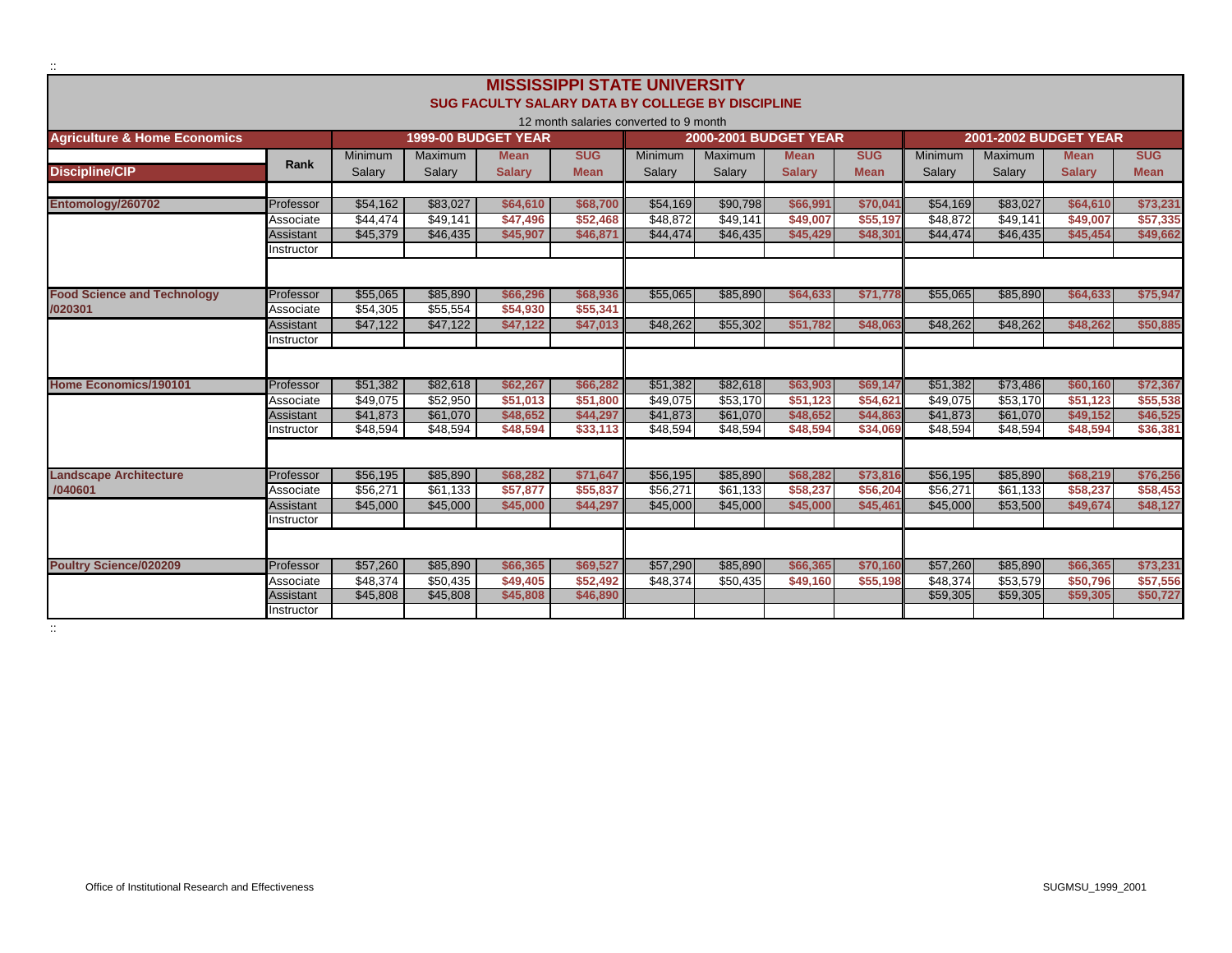| <b>MISSISSIPPI STATE UNIVERSITY</b><br><b>SUG FACULTY SALARY DATA BY COLLEGE BY DISCIPLINE</b><br>12 month salaries converted to 9 month |             |                |          |                            |             |          |                              |               |             |          |                              |               |             |
|------------------------------------------------------------------------------------------------------------------------------------------|-------------|----------------|----------|----------------------------|-------------|----------|------------------------------|---------------|-------------|----------|------------------------------|---------------|-------------|
| <b>Architecture</b>                                                                                                                      |             |                |          | <b>1999-00 BUDGET YEAR</b> |             |          | <b>2000-2001 BUDGET YEAR</b> |               |             |          | <b>2001-2002 BUDGET YEAR</b> |               |             |
|                                                                                                                                          | <b>Rank</b> | <b>Minimum</b> | Maximum  | Mean                       | <b>SUG</b>  | Minimum  | Maximum                      | Mean          | <b>SUG</b>  | Minimum  | Maximum                      | <b>Mean</b>   | <b>SUG</b>  |
| <b>Discipline/CIP</b>                                                                                                                    |             | Salary         | Salary   | <b>Salary</b>              | <b>Mean</b> | Salary   | Salary                       | <b>Salary</b> | <b>Mean</b> | Salary   | Salary                       | <b>Salary</b> | <b>Mean</b> |
|                                                                                                                                          |             |                |          |                            |             |          |                              |               |             |          |                              |               |             |
| Architecture/040201                                                                                                                      | Professor   | \$65,138       | \$78,852 | \$71,773                   | \$73,310    | \$65,138 | \$94,888                     | \$77,552      | \$76,604    | \$65.138 | \$78,852                     | \$71,995      | \$79,618    |
|                                                                                                                                          | Associate   | \$25,003       | \$56,526 | \$48,626                   | \$55,125    | \$49,280 | \$56,526                     | \$52,197      | \$57,544    | \$49,280 | \$56,526                     | \$52,215      | \$60,188    |
|                                                                                                                                          | Assistant   | \$44,000       | \$46,620 | \$45,343                   | \$45,673    | \$45,360 | \$46,620                     | \$45,780      | \$47,296    | \$45,000 | \$46,620                     | \$45,585      | \$48,670    |
|                                                                                                                                          | Instructor  |                |          |                            |             |          |                              |               |             |          |                              |               |             |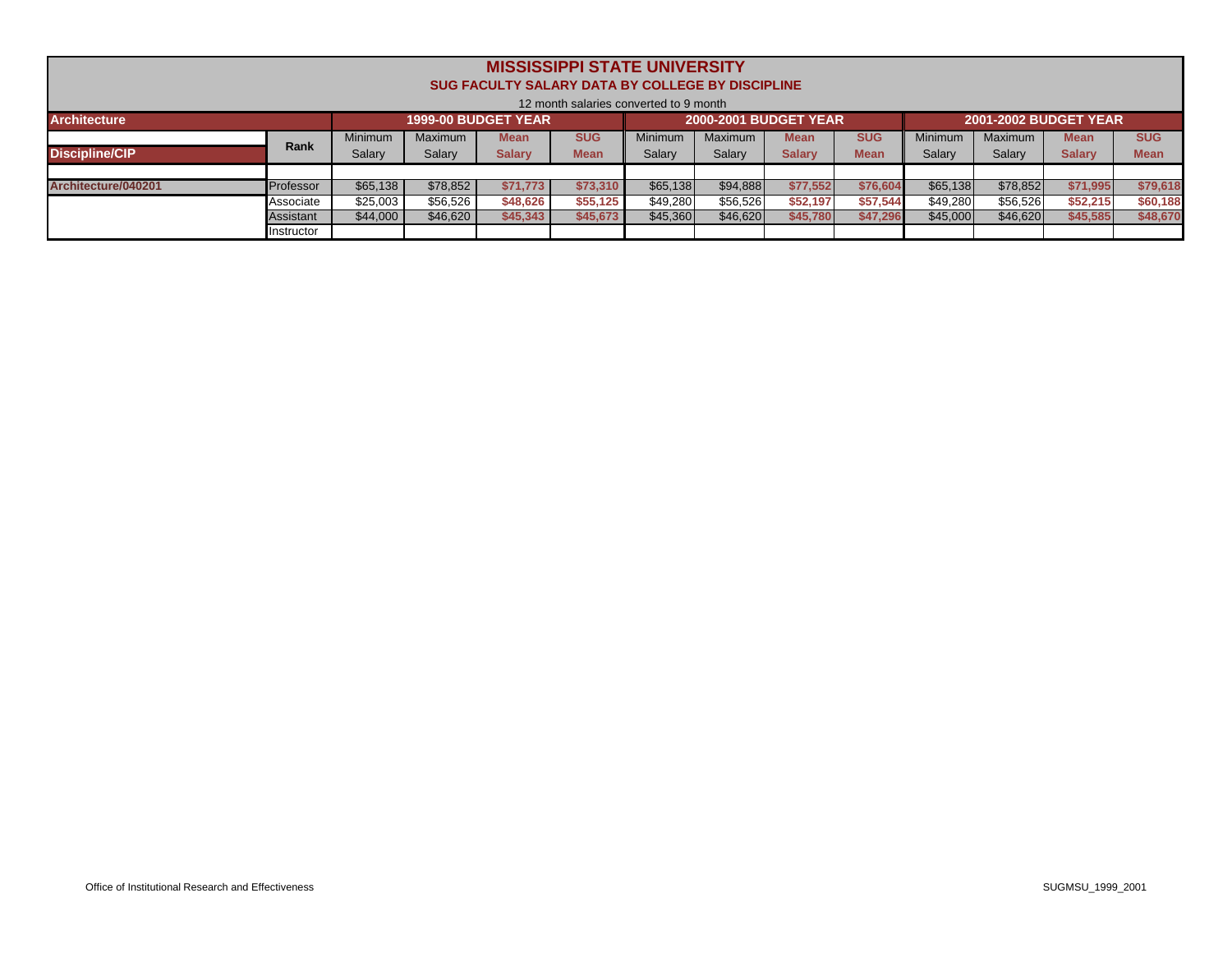|                                   |                                |                      |                            |                                                         |                      | <b>MISSISSIPPI STATE UNIVERSITY</b>    |                              |               |                     |                      |                                  |                       |                      |
|-----------------------------------|--------------------------------|----------------------|----------------------------|---------------------------------------------------------|----------------------|----------------------------------------|------------------------------|---------------|---------------------|----------------------|----------------------------------|-----------------------|----------------------|
|                                   |                                |                      |                            | <b>SUG FACULTY SALARY DATA BY COLLEGE BY DISCIPLINE</b> |                      |                                        |                              |               |                     |                      |                                  |                       |                      |
|                                   |                                |                      |                            |                                                         |                      | 12 month salaries converted to 9 month |                              |               |                     |                      |                                  |                       |                      |
| <b>Arts &amp; Sciences</b>        |                                |                      | <b>1999-00 BUDGET YEAR</b> |                                                         |                      |                                        | <b>2000-2001 BUDGET YEAR</b> |               |                     |                      |                                  | 2001-2002 BUDGET YEAR |                      |
|                                   | Rank                           | <b>Minimum</b>       | Maximum                    | <b>Mean</b>                                             | <b>SUG</b>           | Minimum                                | Maximum                      | <b>Mean</b>   | <b>SUG</b>          | Minimum              | Maximum                          | <b>Mean</b>           | <b>SUG</b>           |
| <b>Discipline/CIP</b>             |                                | Salarv               | Salarv                     | <b>Salarv</b>                                           | <b>Mean</b>          | Salarv                                 | Salarv                       | <b>Salarv</b> | <b>Mean</b>         | Salarv               | Salarv                           | <b>Salarv</b>         | <b>Mean</b>          |
|                                   |                                |                      |                            |                                                         |                      |                                        |                              |               |                     |                      |                                  |                       |                      |
| Art/500701                        | Professor                      | \$47,100             | \$65,440                   | \$54,467                                                | \$62,507             | \$47,100                               | \$65,440                     | \$54,467      | \$64,944            | \$47,100             | \$65,440                         | \$54,467              | \$66,364             |
|                                   | Associate                      | \$39,138<br>\$30,000 | \$43.440<br>\$50,995       | \$41.289                                                | \$47,501<br>\$39.537 | \$39,138                               | \$43,440<br>\$50,995         | \$41,289      | \$49,685<br>\$40,65 | \$39,138<br>\$30,000 | $\overline{$}54,495$<br>\$44,200 | \$45,691<br>\$37.011  | \$50,306<br>\$41,479 |
|                                   | <b>Assistant</b><br>Instructor | \$25,000             | \$26,830                   | \$38,648<br>\$25,915                                    | \$30,699             | \$30,000                               |                              | \$37,868      | \$29,918            | \$26,830             | \$26,830                         | \$26,830              | \$29,796             |
|                                   |                                |                      |                            |                                                         |                      |                                        |                              |               |                     |                      |                                  |                       |                      |
|                                   |                                |                      |                            |                                                         |                      |                                        |                              |               |                     |                      |                                  |                       |                      |
| <b>Biological Sciences/260101</b> | Professor                      | \$61,006             | \$82,506                   | \$66,817                                                | \$79.242             | \$61,006                               | \$82,506                     | \$67,907      | \$80,271            | \$61,006             | \$82,506                         | \$68,785              | \$82,515             |
|                                   | Associate                      | \$47,840             | \$50,590                   | \$48,798                                                | \$55,550             | \$47,068                               | \$50,590                     | \$48,365      | \$56,711            | \$47,068             | \$50,590                         | \$48,365              | \$59,084             |
|                                   | Assistant                      | \$40,000             | \$43,568                   | \$41,272                                                | \$47,244             | \$40,000                               | \$41,519                     | \$40,394      | \$47,941            | \$40,000             | \$42,000                         | \$40,997              | \$49,296             |
|                                   | Instructor                     | \$26,914             | \$27,747                   | \$27,271                                                | \$33,855             | \$26,914                               | \$27,747                     | \$27,271      | \$34,364            | \$25,500             | \$27,151                         | \$26,522              | \$35,053             |
|                                   |                                |                      |                            |                                                         |                      |                                        |                              |               |                     |                      |                                  |                       |                      |
| Chemistry/400501                  | Professor                      | \$60,200             | \$88,000                   | \$72,834                                                | \$86,357             | \$60,200                               | \$106,167                    | \$77,643      | \$89,155            | \$60,200             | \$104,704                        | \$75,006              | \$92,656             |
|                                   | Associate                      | \$48.950             | \$53.000                   | \$51.723                                                | \$56,420             | \$48,950                               | \$57.751                     | \$52.727      | \$58,310            | \$48.950             | \$70.000                         | \$55,388              | \$60,394             |
|                                   | Assistant                      | \$45,000             | \$45,607                   | \$45,304                                                | \$47,850             | \$45,000                               | \$45,000                     | \$45,000      | \$50,213            | \$35,000             | \$45,000                         | \$41,667              | \$51,409             |
|                                   | Instructor                     | \$31,597             | \$35,174                   | \$33,385                                                | \$34,435             | \$31,597                               | \$35,174                     | \$33,385      | \$36,640            | \$31,597             | \$35,174                         | \$33,385              | \$38,095             |
|                                   |                                |                      |                            |                                                         |                      |                                        |                              |               |                     |                      |                                  |                       |                      |
| <b>Communication/090101</b>       | Professor                      | \$63,713             | \$65,464                   | \$64,499                                                | \$70,826             | \$63,713                               | \$94,203                     | \$71,925      | \$76,226            | \$63,713             | \$65,464                         | \$64,499              | \$75,749             |
|                                   | Associate                      | \$43,689             | \$45,360                   | \$44,398                                                | \$50.188             | \$43,689                               | \$45,360                     | \$44,398      | \$53,792            | \$36,727             | \$45,360                         | \$42,863              | \$52,683             |
|                                   | Assistant                      | \$26,400             | \$38,000                   | \$32,887                                                | \$40,788             | \$36,727                               | \$44,000                     | \$40,364      | \$44,725            | \$44,000             | \$44,000                         | \$44,000              | \$44,970             |
|                                   | Instructor                     | \$24.200             | \$37,281                   | \$30,004                                                | \$34.780             | \$24,200                               | \$37.281                     | \$30,004      | \$33,067            | \$24,200             | \$37.281                         | \$30,004              | \$32.297             |
|                                   |                                |                      |                            |                                                         |                      |                                        |                              |               |                     |                      |                                  |                       |                      |
|                                   |                                |                      |                            |                                                         |                      |                                        |                              |               |                     |                      |                                  |                       |                      |
| <b>English/230101</b>             | Professor                      | \$55,820             | \$68,743                   | \$61,463                                                | \$71,811             | \$55,820                               | \$70,863                     | \$63,081      | \$74,921            | \$55,820             | \$68,743                         | \$61,399              | \$77,821             |
|                                   | Associate                      | \$44,476             | \$70.863                   | \$51.795                                                | \$49,318             | \$44.476                               | \$62,168                     | \$49.412      | \$51,259            | \$44,476             | \$75.613                         | \$52,323              | \$52,226             |
|                                   | Assistant                      | \$35,480             | \$38,845                   | \$37,664                                                | \$40,987             | \$36,000                               | \$38,845                     | \$37,501      | \$42,123            | \$36,000             | \$38,779                         | \$37,073              | \$43,641             |
|                                   | Instructor                     | \$24,195             | \$32,000                   | \$25,834                                                | \$26,956             | \$24,195                               | \$24,584                     | \$24,292      | \$27,958            | \$27,195             | \$27,584                         | \$27,325              | \$28,903             |
|                                   |                                |                      |                            |                                                         |                      |                                        |                              |               |                     |                      |                                  |                       |                      |
| Foreign Languages/160101          | Professor                      | \$58,104             | \$71,245                   | \$63,097                                                | \$66,197             | \$58,104                               | \$76,074                     | \$65,260      | \$68,598            | \$60,523             | \$71,245                         | \$64,345              | \$70,596             |
|                                   | Associate                      | \$44.673             | \$47.957                   | \$45,877                                                | \$47.577             | \$44,673                               | \$47,957                     | \$45,877      | \$49,583            | \$45.002             | \$47.957                         | \$46,480              | \$50.932             |
|                                   | Assistant                      | \$35,726             | \$36,004                   | \$35,865                                                | \$39,580             | \$34,000                               | \$36,004                     | \$35,243      | \$41,359            | \$34,000             | \$36,004                         | \$35,308              | \$42,432             |
|                                   | Instructor                     | \$26,042             | \$28,240                   | \$27,418                                                | \$28.031             | \$22,750                               | \$28,240                     | \$25,677      | \$29,697            | \$22,750             | \$26,042                         | \$24,396              | \$30,752             |
|                                   |                                |                      |                            |                                                         |                      |                                        |                              |               |                     |                      |                                  |                       |                      |
| Geosciences/400601                | Professor                      | \$7,380              | \$80,164                   | \$76,388                                                | \$77,187             | \$59,500                               | \$80,164                     | \$72,166      | \$79,643            | \$59,500             | \$85,000                         | \$74,966              | \$82,809             |
|                                   | Associate                      | \$45,000             | \$54,500                   | \$49,433                                                | \$53,323             | \$45,000                               | \$48,800                     | \$46,900      | \$56,423            | \$45,000             | \$48,800                         | \$46,900              | \$57,973             |
|                                   | Assistant                      | \$40,000             | \$44,100                   | \$41,367                                                | \$48,071             | \$40,000                               | \$40,000                     | \$40,000      | \$49,662            | \$40,000             | \$44,100                         | \$41,025              | \$50,742             |
|                                   | Instructor                     | \$24,540             | \$40,000                   | \$28,468                                                | \$30,175             | \$24,540                               | \$31,000                     | \$26,546      | \$27,546            | \$30,000             | \$31,000                         | \$30,124              | \$30,236             |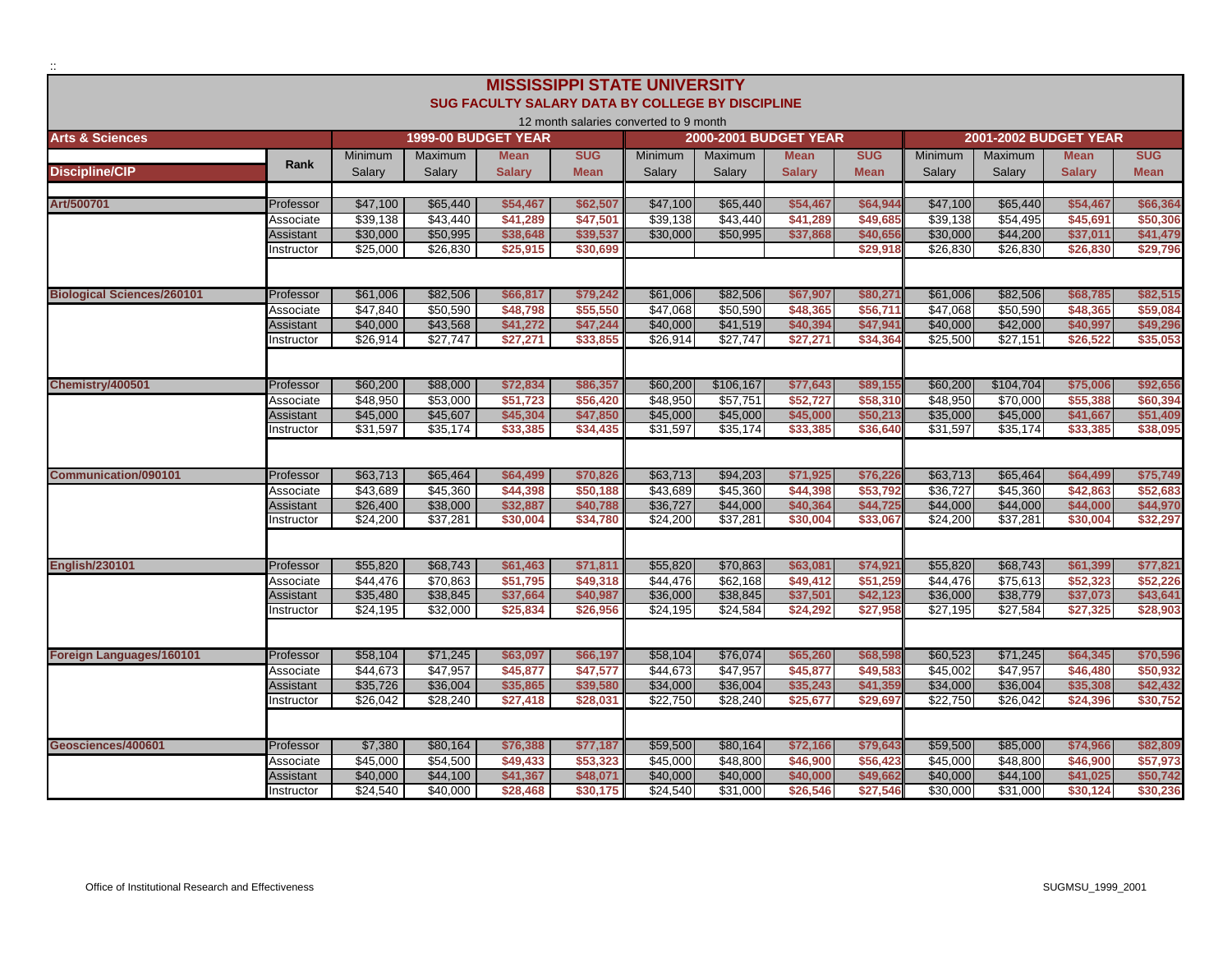|                                      |                        |                      |                      |                                                  | <b>MISSISSIPPI STATE UNIVERSITY</b>    |                      |                              |                      |                      |                      |                      |                              |                      |
|--------------------------------------|------------------------|----------------------|----------------------|--------------------------------------------------|----------------------------------------|----------------------|------------------------------|----------------------|----------------------|----------------------|----------------------|------------------------------|----------------------|
|                                      |                        |                      |                      | SUG FACULTY SALARY DATA BY COLLEGE BY DISCIPLINE |                                        |                      |                              |                      |                      |                      |                      |                              |                      |
|                                      |                        |                      |                      |                                                  | 12 month salaries converted to 9 month |                      |                              |                      |                      |                      |                      |                              |                      |
| <b>Arts &amp; Sciences</b>           |                        |                      |                      | 1999-00 BUDGET YEAR                              |                                        |                      | <b>2000-2001 BUDGET YEAR</b> |                      |                      |                      |                      | <b>2001-2002 BUDGET YEAR</b> |                      |
|                                      |                        | <b>Minimum</b>       | <b>Maximum</b>       | <b>Mean</b>                                      | <b>SUG</b>                             | Minimum              | <b>Maximum</b>               | <b>Mean</b>          | <b>SUG</b>           | <b>Minimum</b>       | <b>Maximum</b>       | <b>Mean</b>                  | <b>SUG</b>           |
| <b>Discipline/CIP</b>                | Rank                   | Salarv               | Salary               | <b>Salary</b>                                    | <b>Mean</b>                            | Salarv               | Salarv                       | <b>Salary</b>        | <b>Mean</b>          | Salary               | Salary               | <b>Salary</b>                | <b>Mean</b>          |
|                                      |                        |                      |                      |                                                  |                                        |                      |                              |                      |                      |                      |                      |                              |                      |
| <b>History/450801</b>                | Professor              | \$61,801<br>\$39.365 | \$96,500             | \$71,956<br>\$46.198                             | \$75,443<br>\$51.684                   | \$30,905             | \$96,500                     | \$67,764<br>\$46.198 | \$78,951<br>\$53,974 | \$61,801             | \$96,500<br>\$50.239 | \$73,988<br>\$44.738         | \$81,396<br>\$54,674 |
|                                      | Associate<br>Assistant | \$37,000             | \$50,579<br>\$43,800 | \$38,860                                         | \$41,276                               | \$39,365<br>\$37,000 | \$50,579<br>\$43,800         | \$38,860             | \$42,853             | \$39,365<br>\$35,000 | \$43,800             | \$37,960                     | \$43,576             |
|                                      | nstructor              |                      |                      |                                                  |                                        |                      |                              |                      |                      |                      |                      |                              |                      |
|                                      |                        |                      |                      |                                                  |                                        |                      |                              |                      |                      |                      |                      |                              |                      |
|                                      |                        |                      |                      |                                                  |                                        |                      |                              |                      |                      |                      |                      |                              |                      |
| <b>Mathematics &amp; Statistics</b>  | Professor              | \$65,000             | \$95,706             | \$78,518                                         | \$77,117                               | \$57,500             | \$95,000                     | \$80,679             | \$80,379             | \$57,500             | \$95,000             | \$80,679                     | \$83,152             |
| /270101                              | Associate              | \$47,357             | \$56,100             | \$51,873                                         | \$55,135                               | \$47,357             | \$56,100                     | \$51,506             | \$57,559             | \$47,357             | \$60,000             | \$52,171                     | \$58,919             |
|                                      | Assistant              | \$36,000             | \$47,000             | \$41,122                                         | \$46,236                               | \$38,664             | \$47,000                     | \$42,062             | \$48,212             | \$38,664             | \$47,000             | \$42,824                     | \$50,258             |
|                                      | Instructor             | \$37.487             | \$37,748             | \$37,618                                         | \$31,315                               | \$36,000             | \$37,748                     | \$37.078             | \$32,086             | \$37.487             | \$43,000             | \$39,412                     | \$33.911             |
|                                      |                        |                      |                      |                                                  |                                        |                      |                              |                      |                      |                      |                      |                              |                      |
| Philosophy & Religion/380000         | Professor              | \$62,986             | \$65,378             | \$64,182                                         | \$73,613                               | \$62,986             | \$69,878                     | \$66,081             | \$75,960             | \$69,878             | \$70,000             | \$69,939                     | \$78,520             |
|                                      | Associate              | \$46.362             | \$52,024             | \$49,377                                         | \$50,795                               | \$46,362             | \$52,024                     | \$49,377             | \$52,476             | \$46,362             | \$67,076             | \$54,394                     | \$53,917             |
|                                      | Assistant              | \$36,603             | \$39,897             | \$38,250                                         | \$40,165                               | \$36,603             | \$39,897                     | \$38,250             | \$40,849             | \$36,500             | \$39,897             | \$38,132                     | \$42,509             |
|                                      | Instructor             |                      |                      |                                                  | \$29,339                               |                      |                              |                      |                      |                      |                      |                              |                      |
|                                      |                        |                      |                      |                                                  |                                        |                      |                              |                      |                      |                      |                      |                              |                      |
| <b>Physics/400801</b>                | Professor              | \$58,397             | \$100,737            | \$71,815                                         | \$80,986                               | \$58,397             | \$100,737                    | \$71,001             | \$84,364             | \$58,397             | \$100,737            | \$71,681                     | \$87,966             |
|                                      | Associate              | \$52.722             | \$61.160             | \$55,979                                         | \$56.978                               | \$52.722             | \$54.784                     | \$53,753             | \$59,483             | \$52.722             | \$54.784             | \$53.753                     | \$61.409             |
|                                      | Assistant              | \$40,701             | \$48,084             | \$44,103                                         | \$49,581                               | \$40,701             | \$48,084                     | \$44,327             | \$52,026             | \$43,523             | \$48,084             | \$45,536                     | \$54,107             |
|                                      | Instructor             | \$34.543             | \$34,543             | \$34.543                                         | \$31,845                               | \$34,543             | \$34,543                     | \$34,543             | \$34,599             | \$32,720             | \$32,720             | \$32,720                     | \$33,817             |
|                                      |                        |                      |                      |                                                  |                                        |                      |                              |                      |                      |                      |                      |                              |                      |
| <b>Political Science/451001</b>      | Professor              | \$52,195             | \$71,984             | \$64,984                                         | \$79,024                               | \$52,195             | \$71,984                     | \$65,057             | \$81,882             | \$60,555             | \$71,984             | \$67,542                     | \$86,048             |
|                                      | Associate              | \$51,180             | \$52,940             | \$51,953                                         | \$54,397                               | \$51,550             | \$52,940                     | \$52,147             | \$57,496             | \$51,550             | \$52,125             | \$51,882                     | \$59,522             |
|                                      | Assistant              | \$35,000             | \$47,500             | \$40,833                                         | \$43,676                               | \$40,000             | \$47,500                     | \$43.750             | \$45,147             | \$40,000             | \$54,000             | \$46,000                     | \$46,807             |
|                                      | Instructor             |                      |                      |                                                  |                                        |                      |                              |                      |                      |                      |                      |                              |                      |
|                                      |                        |                      |                      |                                                  |                                        |                      |                              |                      |                      |                      |                      |                              |                      |
| Psychology/420101                    | Professor              | \$55,194             | \$78,528             | \$65,276                                         | \$77,121                               | \$55,194             | \$95,706                     | \$69,898             | \$81,588             | \$55,194             | \$79,720             | \$66,672                     | \$83,594             |
|                                      | Associate              | \$44.813             | \$65.000             | \$51.768                                         | \$52.746                               | \$44.813             | \$65,000                     | \$52.445             | \$54,430             | \$44.813             | \$65,000             | \$52.445                     | \$55,495             |
|                                      | Assistant              | \$40,714             | \$41,604             | \$41,159                                         | \$45,075                               | \$40,714             | \$42,000                     | \$41,439             | \$46,760             | \$41,604             | \$46,500             | \$43,368                     | \$47,455             |
|                                      | Instructor             |                      |                      |                                                  |                                        |                      |                              |                      |                      | \$35,000             | \$35,000             | \$35,000                     | \$30.631             |
|                                      |                        |                      |                      |                                                  |                                        |                      |                              |                      |                      |                      |                      |                              |                      |
| <b>Sociology, Anthropology &amp;</b> | Professor              | \$52,634             | \$80,164             | \$65,556                                         | \$76,004                               | \$52,634             | \$95,818                     | \$71,205             | \$78,807             | \$52,634             | \$93,252             | \$70,133                     | \$81,219             |
| Social Work/451101                   | Associate              | \$46,238             | \$52,500             | \$49,191                                         | \$52,382                               | \$47,000             | \$100,094                    | \$56,885             | \$54,992             | \$44,000             | \$52,500             | \$48,513                     | \$55,313             |
|                                      | Assistant              | \$37,500             | \$46,750             | \$41,925                                         | \$42,930                               | \$37,500             | \$44,000                     | \$40,838             | \$43,844             | \$37,500             | \$42,500             | \$40.512                     | \$45,900             |
|                                      | Instructor             |                      |                      |                                                  |                                        |                      |                              |                      |                      | \$41,000             | \$41,000             | \$41,000                     | \$34,291             |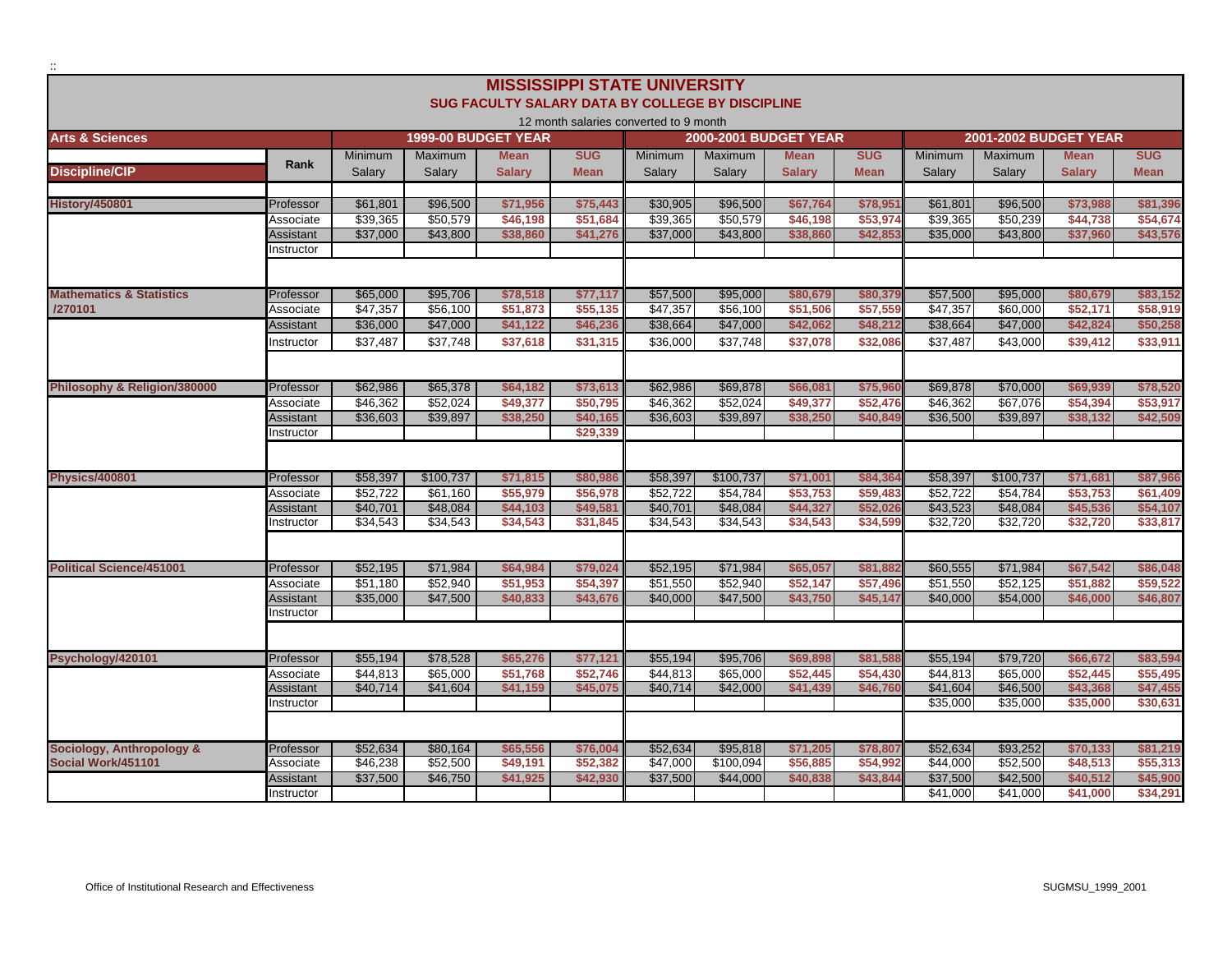|                                       |                        |                      |                      | <b>SUG FACULTY SALARY DATA BY COLLEGE BY DISCIPLINE</b> |                      | <b>MISSISSIPPI STATE UNIVERSITY</b>    |                              |                      |                      |                      |                              |                      |                      |
|---------------------------------------|------------------------|----------------------|----------------------|---------------------------------------------------------|----------------------|----------------------------------------|------------------------------|----------------------|----------------------|----------------------|------------------------------|----------------------|----------------------|
|                                       |                        |                      |                      |                                                         |                      | 12 month salaries converted to 9 month |                              |                      |                      |                      |                              |                      |                      |
| <b>Business &amp; Industry</b>        |                        |                      |                      | 1999-00 BUDGET YEAR                                     |                      |                                        | <b>2000-2001 BUDGET YEAR</b> |                      |                      |                      | <b>2001-2002 BUDGET YEAR</b> |                      |                      |
|                                       | Rank                   | <b>Minimum</b>       | Maximum              | <b>Mean</b>                                             | <b>SUG</b>           | <b>Minimum</b>                         | <b>Maximum</b>               | <b>Mean</b>          | <b>SUG</b>           | <b>Minimum</b>       | <b>Maximum</b>               | <b>Mean</b>          | <b>SUG</b>           |
| <b>Discipline/CIP</b>                 |                        | Salary               | Salary               | <b>Salary</b>                                           | <b>Mean</b>          | Salary                                 | Salarv                       | <b>Salary</b>        | <b>Mean</b>          | Salary               | Salary                       | <b>Salarv</b>        | <b>Mean</b>          |
|                                       |                        |                      |                      |                                                         |                      |                                        |                              |                      |                      |                      |                              |                      |                      |
| <b>Finance &amp; Economics/520601</b> | Professor              | \$75.064             | \$110.188            | \$92.447                                                | \$91.514             | \$75,064                               | \$110,188                    | \$93.944             | \$92,352             | \$75.064             | \$110.188                    | \$92.216             | \$96.732             |
|                                       | Associate<br>Assistant | \$54.813<br>\$53,680 | \$92.825<br>\$71,200 | \$72,627<br>\$59,622                                    | \$65,633<br>\$59,792 | \$54,813<br>\$53,680                   | \$73,902<br>\$77,500         | \$66,525<br>\$62.294 | \$69,200<br>\$60,978 | \$58,910<br>\$50,000 | \$73,902<br>\$77,500         | \$67.344<br>\$60,476 | \$69,145<br>\$64,635 |
|                                       | Instructor             |                      |                      |                                                         |                      |                                        |                              |                      |                      | \$40,000             | \$40,000                     | \$40,000             | \$50,177             |
|                                       |                        |                      |                      |                                                         |                      |                                        |                              |                      |                      |                      |                              |                      |                      |
|                                       |                        |                      |                      |                                                         |                      |                                        |                              |                      |                      |                      |                              |                      |                      |
| Management/520201                     | Professor              | \$67.353             | \$104.048            | \$88,710                                                | \$106,981            | \$67,353                               | \$121.882                    | \$92.325             | \$113,235            | \$76,855             | \$104.048                    | \$92.268             | \$116,722            |
|                                       | Associate              | \$76.867             | \$82.033             | \$79,450                                                | \$84.022             | \$76,867                               | \$82.033                     | \$79,450             | \$87,716             | \$73,500             | \$125,000                    | \$93.511             | \$90,083             |
|                                       | Assistant              | \$53,787             | \$75,047             | \$67,201                                                | \$72,407             | \$53,787                               | \$72,000                     | \$66,820             | \$79,571             | \$53,787             | \$72,000                     | \$66,120             | \$84,415             |
|                                       | Instructor             | \$50,000             | \$64,000             | \$57,000                                                | \$54,414             |                                        |                              |                      |                      | \$50,000             | \$50,000                     | \$50,000             | \$54,132             |
|                                       |                        |                      |                      |                                                         |                      |                                        |                              |                      |                      |                      |                              |                      |                      |
| Marketing/521401                      | Professor              | \$72,610             | \$110,405            | \$89,156                                                | \$101,615            | \$72,610                               | \$111,186                    | \$92,303             | \$107,374            | \$72,610             | \$110,405                    | \$89,156             | \$113,043            |
|                                       | Associate              | \$60.139             | \$72.320             | \$66,230                                                | \$76,376             | \$60.139                               | \$77,442                     | \$71,350             | \$79,616             | \$60.139             | \$77,442                     | \$69,967             | \$83,700             |
|                                       | Assistant              | \$52,047             | \$73,942             | \$66,664                                                | \$74.929             | \$52,047                               | \$71,054                     | \$64,172             | \$77,733             | \$52,047             | \$82,000                     | \$68,627             | \$81,871             |
|                                       | Instructor             |                      |                      |                                                         | \$43,796             |                                        |                              |                      |                      | \$40,000             | \$45,000                     | \$41,600             | \$50,695             |
|                                       |                        |                      |                      |                                                         |                      |                                        |                              |                      |                      |                      |                              |                      |                      |
| Accounting/520301                     | Professor              | \$92,183             | \$118,143            | \$108,090                                               | \$103,409            | \$92,183                               | \$125,154                    | \$112,052            | \$111,213            | \$92,183             | \$125,154                    | \$112,052            | \$115,734            |
|                                       | Associate              | \$76,251             | \$80,370             | \$78,609                                                | \$83,421             | \$76,251                               | \$80,370                     | \$78,609             | \$88,129             | \$66,405             | \$80,370                     | \$75,558             | \$91,928             |
|                                       | Assistant              | \$50.793             | \$75,381             | \$66,050                                                | \$79.162             | \$62,905                               | \$75,381                     | \$69,865             | \$86.143             | \$70,966             | \$88,000                     | \$78,116             | \$91,881             |
|                                       | Instructor             |                      |                      |                                                         |                      |                                        |                              |                      |                      | \$35,500             | \$35,500                     | \$35,500             | \$46,780             |

::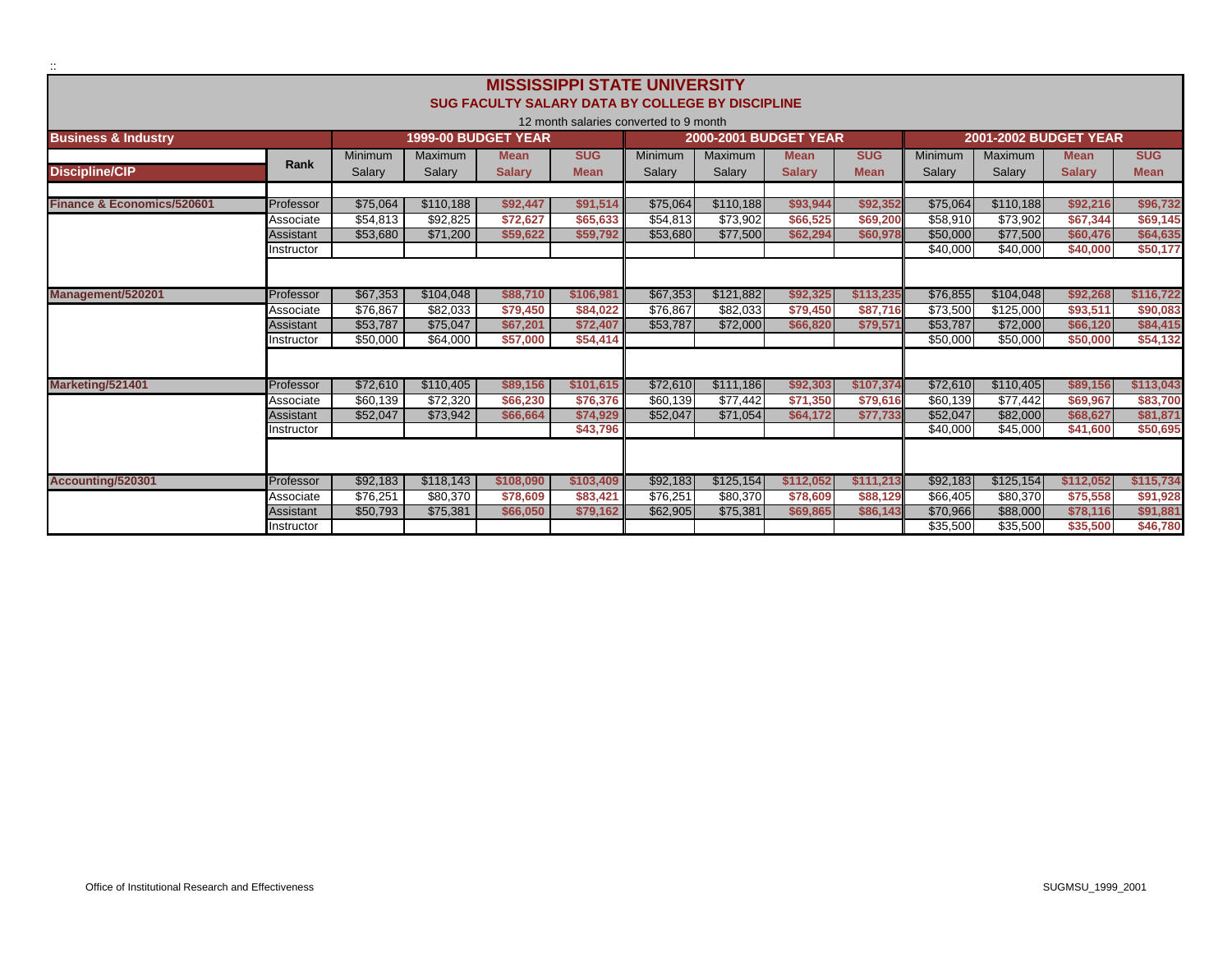|                                   |                  |                |                |                                                  |             | <b>MISSISSIPPI STATE UNIVERSITY</b>    |                              |               |             |                |                       |               |             |
|-----------------------------------|------------------|----------------|----------------|--------------------------------------------------|-------------|----------------------------------------|------------------------------|---------------|-------------|----------------|-----------------------|---------------|-------------|
|                                   |                  |                |                | SUG FACULTY SALARY DATA BY COLLEGE BY DISCIPLINE |             |                                        |                              |               |             |                |                       |               |             |
|                                   |                  |                |                |                                                  |             | 12 month salaries converted to 9 month |                              |               |             |                |                       |               |             |
| <b>Education</b>                  |                  |                |                | <b>1999-00 BUDGET YEAR</b>                       |             |                                        | <b>2000-2001 BUDGET YEAR</b> |               |             |                | 2001-2002 BUDGET YEAR |               |             |
|                                   |                  | <b>Minimum</b> | <b>Maximum</b> | <b>Mean</b>                                      | <b>SUG</b>  | <b>Minimum</b>                         | Maximum                      | <b>Mean</b>   | <b>SUG</b>  | <b>Minimum</b> | <b>Maximum</b>        | <b>Mean</b>   | <b>SUG</b>  |
| <b>Discipline/CIP</b>             | Rank             | Salarv         | Salarv         | <b>Salarv</b>                                    | <b>Mean</b> | Salary                                 | Salarv                       | <b>Salarv</b> | <b>Mean</b> | Salary         | Salarv                | <b>Salarv</b> | <b>Mean</b> |
|                                   |                  |                |                |                                                  |             |                                        |                              |               |             |                |                       |               |             |
| <b>Counselor Education/131101</b> | Professor        | \$58,907       | \$75,079       | \$65.544                                         | \$68,290    | \$58,907                               | \$106,344                    | \$72,963      | \$73,778    | \$58,907       | \$75,079              | \$65,527      | \$76,216    |
|                                   | Associate        | \$47.755       | \$51.100       | \$49,450                                         | \$54.139    | \$47,755                               | \$57,369                     | \$50,794      | \$55,812    | \$46.823       | \$48.557              | \$47,690      | \$57,131    |
|                                   | Assistant        | \$41,800       | \$45,057       | \$43,132                                         | \$44,099    | \$41,800                               | \$43,323                     | \$42,747      | \$44,446    | \$41,800       | \$46,675              | \$44,263      | \$46,344    |
|                                   | Instructor       |                |                |                                                  |             | \$37,500                               | \$37,500                     | \$37,500      | \$35,750    |                |                       |               |             |
|                                   |                  |                |                |                                                  |             |                                        |                              |               |             |                |                       |               |             |
| <b>Curriculum and Instruction</b> | Professor        | \$45,000       | \$73,620       | \$62,801                                         | \$71,387    | \$61,291                               | \$85,072                     | \$67,356      | \$74,650    | \$45,000       | \$85,072              | \$62,384      | \$75,916    |
| /130301                           | Associate        | \$43,153       | \$57,664       | \$48,832                                         | \$53,132    | \$43,153                               | \$53,170                     | \$47,570      | \$55,888    | \$43,153       | \$54,500              | \$48,683      | \$56,673    |
|                                   | Assistant        | \$41,549       | \$45,808       | \$43,407                                         | \$42,917    | \$41,800                               | \$45,839                     | \$44,489      | \$44,886    | \$41,800       | \$45,839              | \$44,517      | \$45,837    |
|                                   | Instructor       | \$31,327       | \$36,839       | \$34,989                                         | \$33,520    | \$25,000                               | \$39,500                     | \$32,250      | \$34,316    | \$25,000       | \$30,000              | \$28,333      | \$35,929    |
|                                   |                  |                |                |                                                  |             |                                        |                              |               |             |                |                       |               |             |
| <b>Educational Leadership</b>     | Professor        | \$65,335       | \$73,170       | \$68,280                                         | \$81.019    | \$65,335                               | \$77,260                     | \$69.613      | \$81,054    | \$65,335       | \$73,170              | \$68,280      | \$84,902    |
| /130401                           | Associate        |                |                |                                                  |             |                                        |                              |               |             |                |                       |               |             |
|                                   | <b>Assistant</b> | \$48,674       | \$48,674       | \$48,674                                         | \$43,502    | \$48,674                               | \$48,674                     | \$48,674      | \$44,693    | \$48,000       | \$48,000              | \$48,000      | \$46,292    |
|                                   | Instructor       |                |                |                                                  |             |                                        |                              |               |             |                |                       |               |             |
|                                   |                  |                |                |                                                  |             |                                        |                              |               |             |                |                       |               |             |
| <b>Music Education/131312/</b>    | Professor        | \$54,238       | \$60,776       | \$56,990                                         | \$63,929    | \$54,238                               | \$81,800                     | \$61,195      | \$65,996    |                |                       |               |             |
|                                   | Associate        | \$40,123       | \$51,125       | \$44,670                                         | \$48,869    | \$40,123                               | \$51,125                     | \$44,322      | \$51,160    |                |                       |               |             |
|                                   | Assistant        | \$37,735       | \$38,963       | \$38,404                                         | \$39,674    | \$37,735                               | \$37,954                     | \$37,845      | \$40,674    |                |                       |               |             |
|                                   | Instructor       | \$42,945       | \$42,945       | \$42,945                                         | \$36,159    | \$42,945                               | \$42,945                     | \$42,945      | \$34,920    |                |                       |               |             |
|                                   |                  |                |                |                                                  |             |                                        |                              |               |             |                |                       |               |             |
| <b>Physical Education/131314</b>  | Professor        | \$55.623       | \$68,392       | \$63,125                                         | \$70,278    | \$55,623                               | \$55.623                     | \$55.623      | \$70,302    | \$55,623       | \$65,440              | \$60,532      | \$72,885    |
|                                   | Associate        | \$44,646       | \$49,225       | \$47,175                                         | \$53,373    | \$44,646                               | \$49,225                     | \$47,175      | \$53,707    | \$44,646       | \$49,225              | \$47,175      | \$55,364    |
|                                   | Assistant        | \$40,000       | \$44,000       | \$41,947                                         | \$42,792    | \$40,000                               | \$44,000                     | \$42,645      | \$43,063    | \$38,500       | \$48,000              | \$43,638      | \$44,640    |
|                                   | Instructor       | \$36,145       | \$37,968       | \$37,049                                         | \$36,330    | \$36,145                               | \$37,034                     | \$36,590      | \$35,939    | \$36,145       | \$36,145              | \$36,145      | \$35,903    |
|                                   |                  |                |                |                                                  |             |                                        |                              |               |             |                |                       |               |             |
| <b>Technology &amp; Education</b> | Professor        | \$54,666       | \$68,712       | \$60,396                                         | \$63,366    | \$54,666                               | \$84,254                     | \$66,303      | \$68,399    | \$54,666       | \$84,254              | \$67,255      | \$67,818    |
| /131309                           | Associate        | \$48,014       | \$54,911       | \$50,860                                         | \$52,997    | \$48,014                               | \$54,911                     | \$50,860      | \$50,482    | \$48,014       | \$49,654              | \$48,834      | \$52,165    |
|                                   | Assistant        | \$42,211       | \$43,168       | \$42,530                                         | \$44,109    | \$42,211                               | \$43,168                     | \$42,718      | \$41,914    | \$42,211       | \$46,000              | \$44,303      | \$44,268    |
|                                   | Instructor       |                |                |                                                  |             |                                        |                              |               |             |                |                       |               |             |
|                                   |                  |                |                |                                                  |             |                                        |                              |               |             |                |                       |               |             |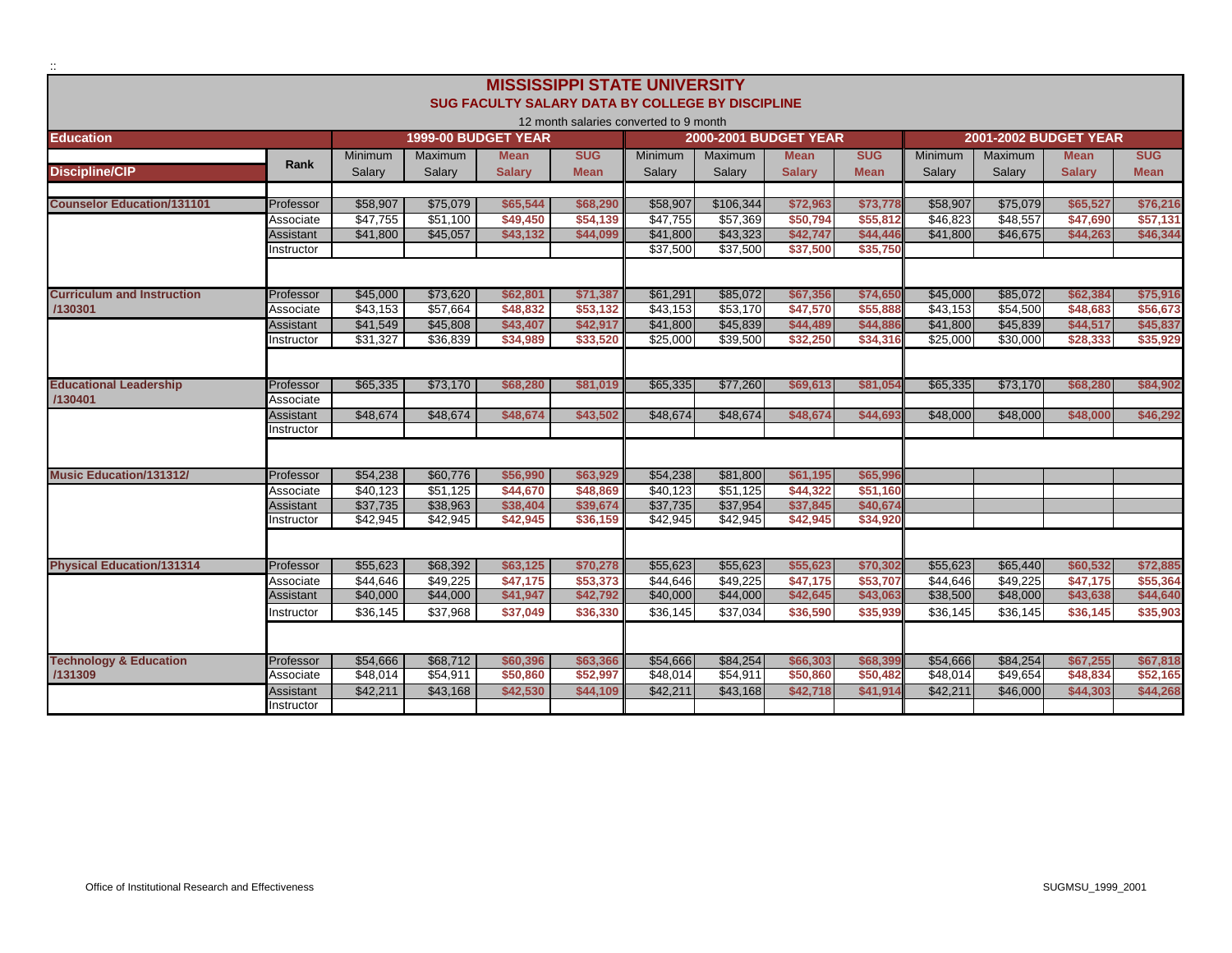|                                      |                  |                |                |                                                  |             | <b>MISSISSIPPI STATE UNIVERSITY</b>    |                |                                             |             |                |                                         |               |             |
|--------------------------------------|------------------|----------------|----------------|--------------------------------------------------|-------------|----------------------------------------|----------------|---------------------------------------------|-------------|----------------|-----------------------------------------|---------------|-------------|
|                                      |                  |                |                | SUG FACULTY SALARY DATA BY COLLEGE BY DISCIPLINE |             |                                        |                |                                             |             |                |                                         |               |             |
|                                      |                  |                |                |                                                  |             | 12 month salaries converted to 9 month |                |                                             |             |                |                                         |               |             |
| <b>Engineering</b>                   |                  | <b>Minimum</b> | <b>Maximum</b> | 1999-00 BUDGET YEAR<br><b>Mean</b>               | <b>SUG</b>  | <b>Minimum</b>                         | <b>Maximum</b> | <b>2000-2001 BUDGET YEAR</b><br><b>Mean</b> | <b>SUG</b>  | <b>Minimum</b> | <b>2001-2002 BUDGET YEAR</b><br>Maximum | <b>Mean</b>   | <b>SUG</b>  |
| <b>Discipline/CIP</b>                | Rank             | Salary         | Salary         | <b>Salary</b>                                    | <b>Mean</b> | Salary                                 | Salary         | <b>Salary</b>                               | <b>Mean</b> | Salary         | Salary                                  | <b>Salary</b> | <b>Mean</b> |
|                                      |                  |                |                |                                                  |             |                                        |                |                                             |             |                |                                         |               |             |
| <b>Aerospace Engineering/140201</b>  | Professor        | \$83,600       | \$149,694      | \$108,817                                        | \$100,661   | \$83,600                               | \$149,694      | \$108,817                                   | \$103,249   | \$83,600       | \$149,694                               | \$106,618     | \$103,889   |
|                                      | Associate        | \$65,600       | \$71,600       | \$68,557                                         | \$68,400    | \$65,600                               | \$71,600       | \$68,900                                    | \$71,559    | \$65,600       | \$71,600                                | \$68,900      | \$73,299    |
|                                      | Assistant        | \$57,500       | \$65,000       | \$60,533                                         | \$62,812    | \$57,500                               | \$65,000       | \$60,533                                    | \$64,857    | \$57,500       | \$65,000                                | \$61,250      | \$66,076    |
|                                      | Instructor       | \$44,800       | \$48,671       | \$46,736                                         | \$45,557    | \$44,800                               | \$44,800       | \$44,800                                    | \$44,800    | \$44,800       | \$44,800                                | \$44,800      | \$44,900    |
|                                      |                  |                |                |                                                  |             |                                        |                |                                             |             |                |                                         |               |             |
| <b>Chemical Engineering/140701</b>   | Professor        | \$75,095       | \$102,598      | \$84,931                                         | \$96,682    | \$75,095                               | \$102,598      | \$84,931                                    | \$99,519    | \$75,095       | \$114,520                               | \$91,133      | \$103,917   |
|                                      | Associate        | \$72,593       | \$75,025       | \$73,809                                         | \$70,164    | \$72,593                               | \$75,025       | \$73,809                                    | \$72,036    | \$72,593       | \$75,500                                | \$74,373      | \$73,991    |
|                                      | Assistant        | \$61,325       | \$62,220       | \$61,773                                         | \$60,462    | \$61,325                               | \$62,220       | \$61,773                                    | \$62,438    | \$62,500       | \$62,500                                | \$62,500      | \$64,492    |
|                                      | Instructor       |                |                |                                                  |             |                                        |                |                                             |             |                |                                         |               |             |
|                                      |                  |                |                |                                                  |             |                                        |                |                                             |             |                |                                         |               |             |
| <b>Civil Engineering/140801</b>      | Professor        | \$68,284       | \$102,250      | \$80,027                                         | \$88,797    | \$68,284                               | \$102,250      | \$78,634                                    | \$93,404    | \$68,284       | \$110,800                               | \$86,173      | \$96,311    |
|                                      | Associate        | \$55,943       | \$70,812       | \$61,801                                         | \$67,923    | \$55,943                               | \$70,812       | \$61.801                                    | \$71,623    | \$55,943       | \$70,812                                | \$61.801      | \$72,925    |
|                                      | Assistant        | \$58,577       | \$58,577       | \$58,577                                         | \$58,769    | \$52,352                               | \$57,000       | \$55,451                                    | \$60,510    | \$57,000       | \$64,000                                | \$59,333      | \$62,678    |
|                                      | Instructor       |                |                |                                                  |             |                                        |                |                                             |             |                |                                         |               |             |
|                                      |                  |                |                |                                                  |             |                                        |                |                                             |             |                |                                         |               |             |
| <b>Computer Science/110101</b>       | Professor        | \$78,396       | \$97,342       | \$85,316                                         | \$97,703    | \$78,396                               | \$106,340      | \$90,293                                    | \$104,207   | \$78,283       | \$97,342                                | \$83,279      | \$108,793   |
|                                      | Associate        | \$58,130       | \$87,246       | \$70,924                                         | \$73,148    | \$58,130                               | \$87,246       | \$70,924                                    | \$78,306    | \$58,130       | \$87,246                                | \$70,271      | \$81,157    |
|                                      | Assistant        | \$59,900       | \$67,000       | \$64,046                                         | \$65,536    | \$59,900                               | \$70,000       | \$65,353                                    | \$69,524    | \$59,900       | \$70,000                                | \$65,557      | \$73,691    |
|                                      | Instructor       | \$34,638       | \$40,000       | \$37,319                                         | \$39,307    | \$40,000                               | \$40,000       | \$40,000                                    | \$39,27'    |                |                                         |               |             |
|                                      |                  |                |                |                                                  |             |                                        |                |                                             |             |                |                                         |               |             |
| <b>Electrical Engineering/141001</b> | Professor        | \$77,300       | \$137,124      | \$99,508                                         | \$94,688    | \$77,300                               | \$137,124      | \$99,327                                    | \$100,803   | \$77,300       | \$164,950                               | \$97,792      | \$104,268   |
|                                      | Associate        | \$66,000       | \$79,400       | \$74,129                                         | \$69,348    | \$66,000                               | \$79,400       | \$74,129                                    | \$72,360    | \$66,000       | \$79,400                                | \$73,600      | \$75,359    |
|                                      | Assistant        | \$61,500       | \$67,485       | \$63,948                                         | \$61,831    | \$60,000                               | \$69,000       | \$63,864                                    | \$64,915    | \$60,000       | \$69,000                                | \$62,757      | \$69,266    |
|                                      | Instructor       |                |                |                                                  |             | \$48,671                               | \$48,671       | \$48,671                                    | \$45,472    |                |                                         |               |             |
|                                      |                  |                |                |                                                  |             |                                        |                |                                             |             |                |                                         |               |             |
| <b>Industrial Engineering/141701</b> | Professor        | \$81,600       | \$94,070       | \$86,623                                         | \$93,975    | \$78,400                               | \$94,070       | \$85,557                                    | \$95,960    | \$78,400       | \$94,070                                | \$85,557      | \$99,393    |
|                                      | Associate        | \$53,840       | \$74,300       | \$68,852                                         | \$68,984    | \$53,840                               | \$81,800       | \$70,252                                    | \$71,51'    | \$71,800       | \$74,300                                | \$72,933      | \$74,694    |
|                                      | <b>Assistant</b> | \$43,670       | \$64,890       | \$57,493                                         | \$57,067    | \$43,670                               | \$43,670       | \$43,670                                    | \$60,231    | \$43,690       | \$63,000                                | \$53,335      | \$63,588    |
|                                      | Instructor       | \$31,740       | \$40,150       | \$35,185                                         | \$37,156    | \$31,740                               | \$34,570       | \$33,155                                    | \$28,770    | \$31,740       | \$45,000                                | \$37,103      | \$42,487    |
|                                      |                  |                |                |                                                  |             |                                        |                |                                             |             |                |                                         |               |             |
| <b>Mechanical &amp; Nuclear Eng.</b> | Professor        | \$83,552       | \$114,111      | \$98,379                                         | \$92,138    | \$83,552                               | \$124,827      | \$102,361                                   | \$96,147    | \$83,552       | \$114,111                               | \$98,379      | \$98,749    |
| /141901                              | Associate        | \$67,367       | \$70,254       | \$68,588                                         | \$68,347    | \$67,367                               | \$70,254       | \$68,588                                    | \$71,641    | \$64,731       | \$70,254                                | \$67,817      | \$73,294    |
|                                      | Assistant        | \$50,000       | \$62,524       | \$58,766                                         | \$59,750    | \$60,000                               | \$63,524       | \$60,805                                    | \$61,512    | \$60,000       | \$63,524                                | \$60,881      | \$63,712    |
|                                      | Instructor       |                |                |                                                  |             | \$40,150                               | \$40,150       | \$40,150                                    | \$46,075    | \$40,150       | \$40,150                                | \$40,150      | \$45,323    |

::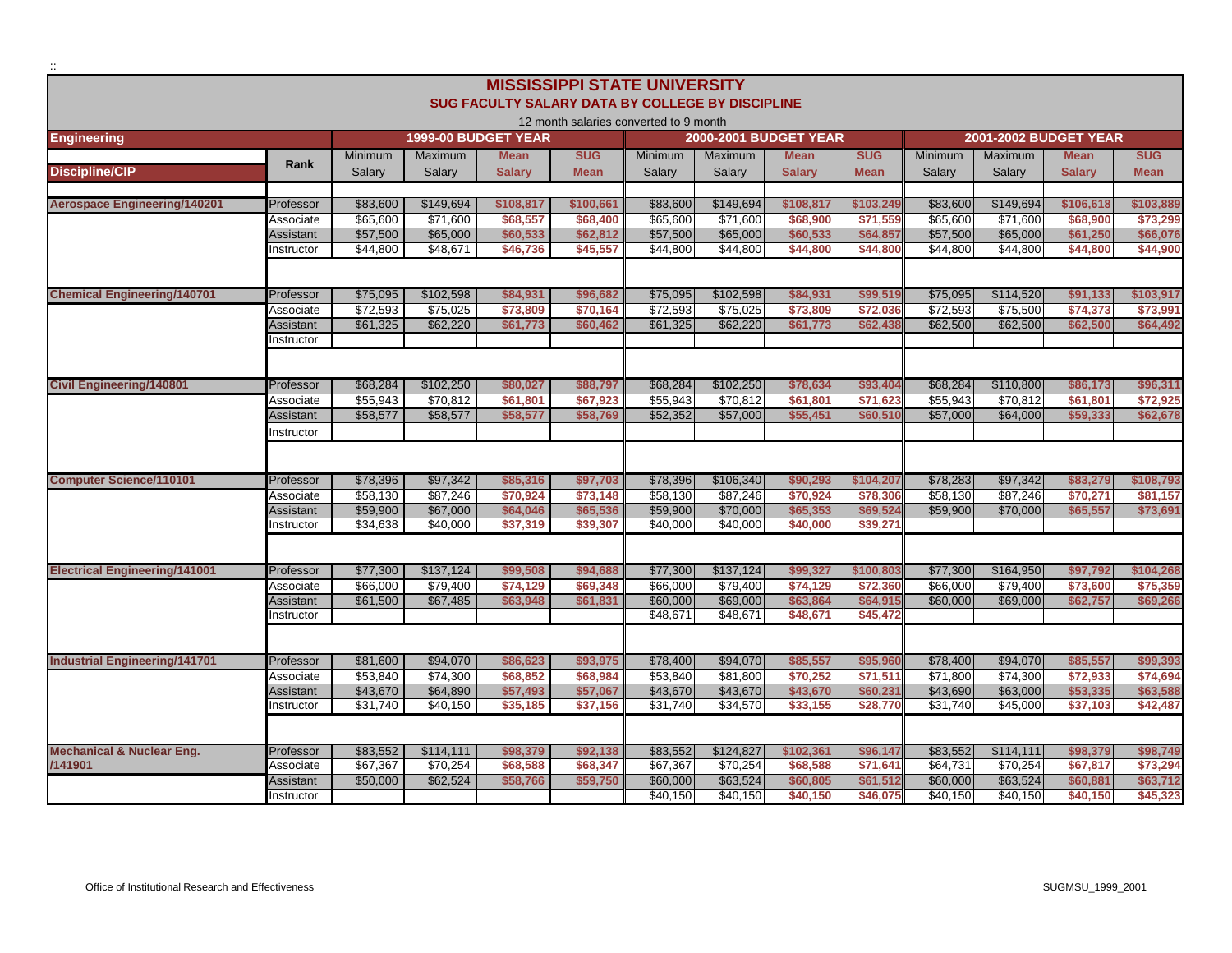|                                      |                  |                   |                   |                                                  | <b>MISSISSIPPI STATE UNIVERSITY</b>    |                   |                              |                              |                           |                          |                              |                              |                           |
|--------------------------------------|------------------|-------------------|-------------------|--------------------------------------------------|----------------------------------------|-------------------|------------------------------|------------------------------|---------------------------|--------------------------|------------------------------|------------------------------|---------------------------|
|                                      |                  |                   |                   | SUG FACULTY SALARY DATA BY COLLEGE BY DISCIPLINE |                                        |                   |                              |                              |                           |                          |                              |                              |                           |
|                                      |                  |                   |                   |                                                  | 12 month salaries converted to 9 month |                   |                              |                              |                           |                          |                              |                              |                           |
| <b>Forest Resources</b>              |                  |                   |                   | <b>1999-00 BUDGET YEAR</b>                       |                                        |                   | <b>2000-2001 BUDGET YEAR</b> |                              |                           |                          | <b>2001-2002 BUDGET YEAR</b> |                              |                           |
| <b>Discipline/CIP</b>                | Rank             | Minimum<br>Salary | Maximum<br>Salary | <b>Mean</b><br><b>Salary</b>                     | <b>SUG</b><br><b>Mean</b>              | Minimum<br>Salary | Maximum<br>Salary            | <b>Mean</b><br><b>Salary</b> | <b>SUG</b><br><b>Mean</b> | <b>Minimum</b><br>Salary | Maximum<br>Salary            | <b>Mean</b><br><b>Salary</b> | <b>SUG</b><br><b>Mean</b> |
|                                      |                  |                   |                   |                                                  |                                        |                   |                              |                              |                           |                          |                              |                              |                           |
| <b>Forestry/030501</b>               | Professor        | \$59,939          | \$91,337          | \$73,831                                         | \$71.412                               | \$59,939          | \$98,160                     | \$75,050                     | \$73,774                  | \$59,939                 | \$91,337                     | \$72,168                     | \$76,633                  |
|                                      | Associate        | \$49,402          | \$58,814          | \$54,151                                         | \$54,616                               | \$46,544          | \$58,732                     | \$51,456                     | \$54,812                  | \$46,544                 | \$58,732                     | \$51,312                     | \$56,826                  |
|                                      | Assistant        | \$42,536          | \$47,444          | \$44,522                                         | \$43,805                               | \$42,536          | \$47,444                     | \$44,745                     | \$44,833                  | \$42,536                 | \$42,536                     | \$42,536                     | \$47,001                  |
|                                      | Instructor       |                   |                   |                                                  |                                        |                   |                              |                              |                           |                          |                              |                              |                           |
|                                      |                  |                   |                   |                                                  |                                        |                   |                              |                              |                           |                          |                              |                              |                           |
| <b>Forest Products/030509</b>        | Professor        | \$59,529          | \$84,254          | \$69,282                                         | \$69,282                               | \$52,967          | \$53.747                     | \$53,357                     | \$53,357                  | \$52,967                 | \$52,967                     | \$52,967                     | \$52,967                  |
|                                      | Associate        | \$52,967          | \$53,747          | \$53,357                                         | \$53,357                               | \$48,098          | \$48,098                     | \$48,098                     | \$48,098                  | \$47,444                 | \$48,098                     | \$47,771                     | \$47,771                  |
|                                      | Assistant        | \$48,098          | \$48,098          | \$48,098                                         | \$48,098                               |                   |                              |                              |                           |                          |                              |                              |                           |
|                                      | Instructor       | \$35,338          | \$35,338          | \$35,338                                         | \$35,338                               |                   |                              |                              |                           |                          |                              |                              |                           |
|                                      |                  |                   |                   |                                                  |                                        |                   |                              |                              |                           |                          |                              |                              |                           |
| <b>Wildlife and Fisheries/030601</b> | Professor        | \$62,724          | \$77,399          | \$67.442                                         | \$66,599                               | \$55,215          | \$60.966                     | \$58,091                     | \$53,675                  | \$46,715                 | \$65,031                     | \$53,473                     | \$53,964                  |
|                                      | Associate        | \$55,215          | \$60,966          | \$58,091                                         | \$51,609                               | \$43,852          | \$45,939                     | \$44,598                     | \$46,069                  | \$42,919                 | \$49,990                     | \$44,300                     | \$46,359                  |
|                                      | <b>Assistant</b> | \$42,919          | \$45,939          | \$44,262                                         | \$44,063                               |                   |                              |                              |                           |                          |                              |                              |                           |
|                                      | Instructor       |                   |                   |                                                  |                                        |                   |                              |                              |                           |                          |                              |                              |                           |